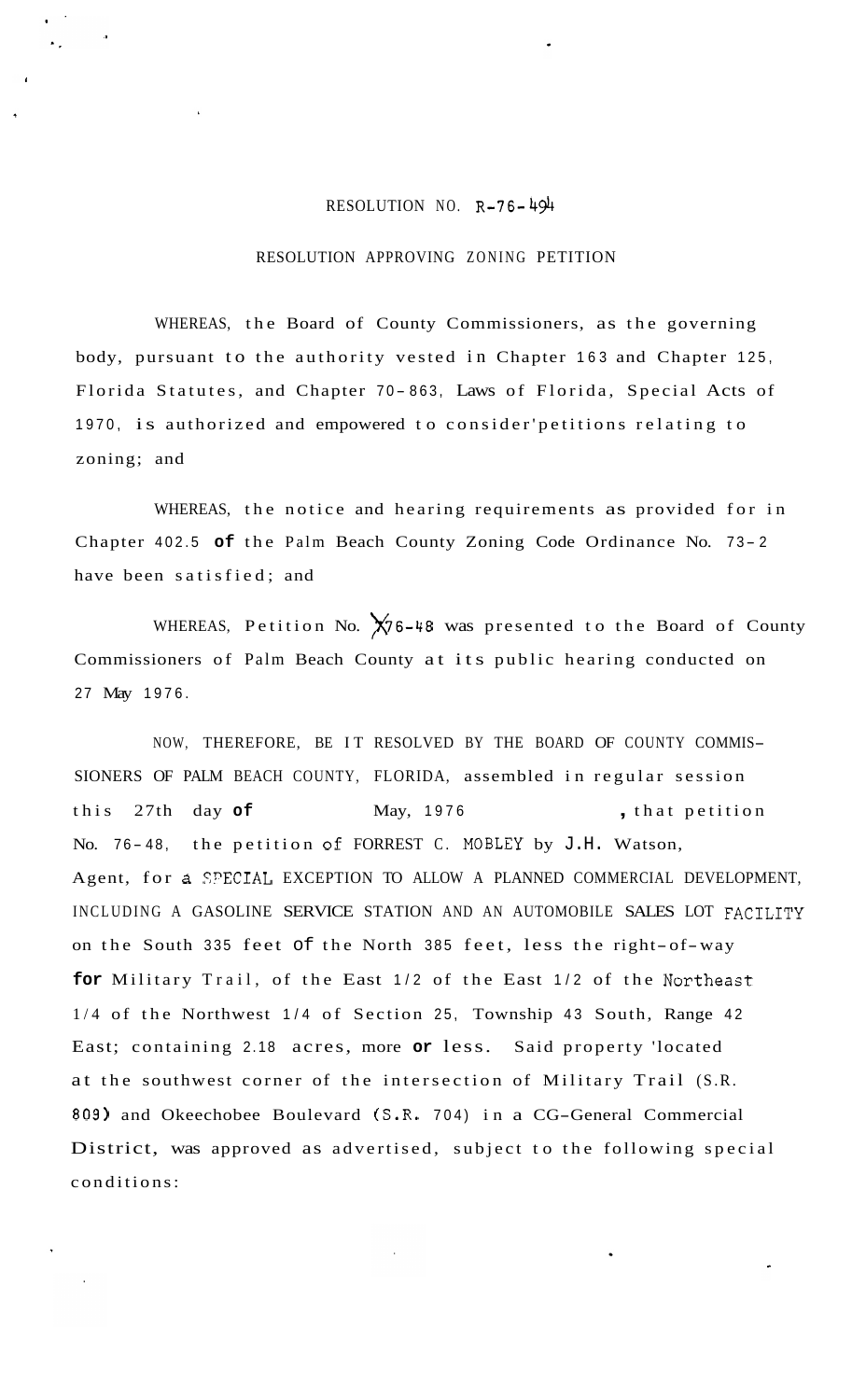**1.** The Developer shall complete construction prior to September **1, 1976,** with the construction of turnouts and sidewalks as first priority.

 $\mu_{\rm{max}}$  ,  $\mu_{\rm{max}}$ 

- **2.** The Developer shall stripe the sidewalks across the turnouts as pedestrian crosswalks with warning signs **for** outgoing traffic.
- **3.** The Developer shall pave or astroturf the Triangular Waiting Stat'ion at the corner. Hedge and landscaping to be behind the property line of the twenty-five **(25)** foot diagonal safe corner at the intersecting right-of-way lines.
- 4. The Developer shall provide a wheelchair ramp in the curb when constructing the curb and sidewalk at the southeast corner of Military Trail and Okeechobee Boulevard.
- **5.** The Developer shall place "Restrictive Covenant" on the property to insure auto facility will post signs and strip sidewalk on their entrance by September 1, or prior to building permit of sales office, which ever is first.
- **6.** The Developer shall construct sidewalks and curb gutters along Military Trail and Okeechobee Boulevard.
- 7. The Developer shall convey the twenty-five (25) foot "safe corner" to the County at the intersection of Military Trail and Okeechobee Boulevard.

Commissioner Lytal , moved for approval of the petition. The motion was seconded by Commissioner **Culpepper** , and upon being put to a vote, the vote was as follows:

| E.W. Weaver         | Absent     |
|---------------------|------------|
| Lake Lytal          | <b>Yes</b> |
| Robert F. Culpepper | Yes        |
| Robert C. Johnson   | <b>Yes</b> |
| William Medlen      | Yes        |